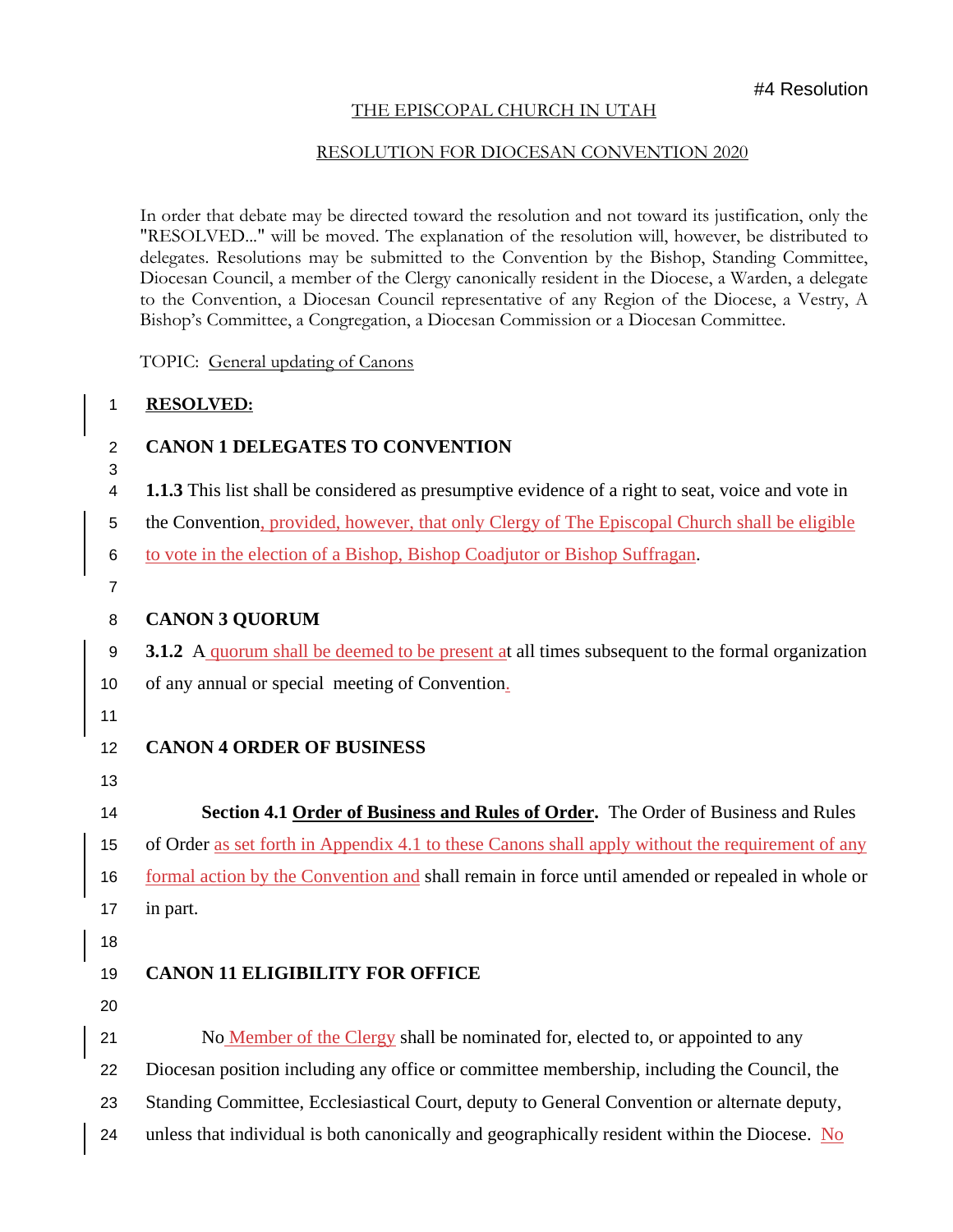| 25 | layperson shall be nominated for, elected to, or appointed to any such Diocesan position unless                                 |
|----|---------------------------------------------------------------------------------------------------------------------------------|
| 26 | that individual is an Adult Communicant in Good Standing as defined in the General Canons of                                    |
| 27 | the Episcopal Church and is geographically resident within the Diocese. Should anyone who                                       |
| 28 | holds any diocesan office or is a member of a committee move his or her residence outside the                                   |
| 29 | Diocese, that move shall constitute a resignation from that position as if in writing. This Canon                               |
| 30 | does not apply to the election of a Bishop, a Bishop Coadjutor, or a Bishop Suffragan.                                          |
| 31 |                                                                                                                                 |
| 32 | <b>CANON 21 THE STANDING COMMITTEE</b>                                                                                          |
| 33 |                                                                                                                                 |
| 34 | 21.1.3 It shall be the duty of the Standing Committee to give consent for ordinations within the                                |
| 35 | Diocese, in conformity with Canon III.6.6(c) of the Constitution and Canons of The Episcopal                                    |
| 36 | Church.                                                                                                                         |
| 37 |                                                                                                                                 |
| 38 | 21.1.4 It shall be the duty of the Standing Committee, acting with the consent of the Bishop,                                   |
| 39 | unless there is no Bishop, to give consent for the encumbrance or alienation of all real property                               |
| 40 | held or managed by the Diocese, Congregations, Institutions or the Corporation, to the extent                                   |
| 41 | authorized by Canon II.6 Sections 3 and 4, of the Constitution and Canons of The Episcopal                                      |
| 42 | Church.                                                                                                                         |
| 43 |                                                                                                                                 |
| 44 | 21.1.6 The Standing Committee shall report to the Council the anticipated distribution from the                                 |
| 45 | Perpetual Trust of St. Peter and St. Paul for the budget of the Diocese for the next year and                                   |
| 46 | report the same to the Convention.                                                                                              |
| 47 |                                                                                                                                 |
| 48 | 21.2.2 The elected members shall serve three (3)-year terms and shall be divided into three (3)                                 |
| 49 | classes, each including one (1) Clergy and one (1) layperson, serving staggered terms.                                          |
| 50 | However, an elected member shall remain in office until his or her resignation or removal or                                    |
| 51 | until his or her successor has been duly elected. If the vacancy occurs more than one hundred                                   |
| 52 | $\frac{\text{eighty}(180)}{\text{eighty}(180)}$ days before the next Convention, the Standing Committee shall nominate and vote |
| 53 | to fill the vacant position and such successor shall serve the remaining term of such successor's                               |
| 54 | predecessor or until the successor's resignation or removal. If the vacancy occurs less than one                                |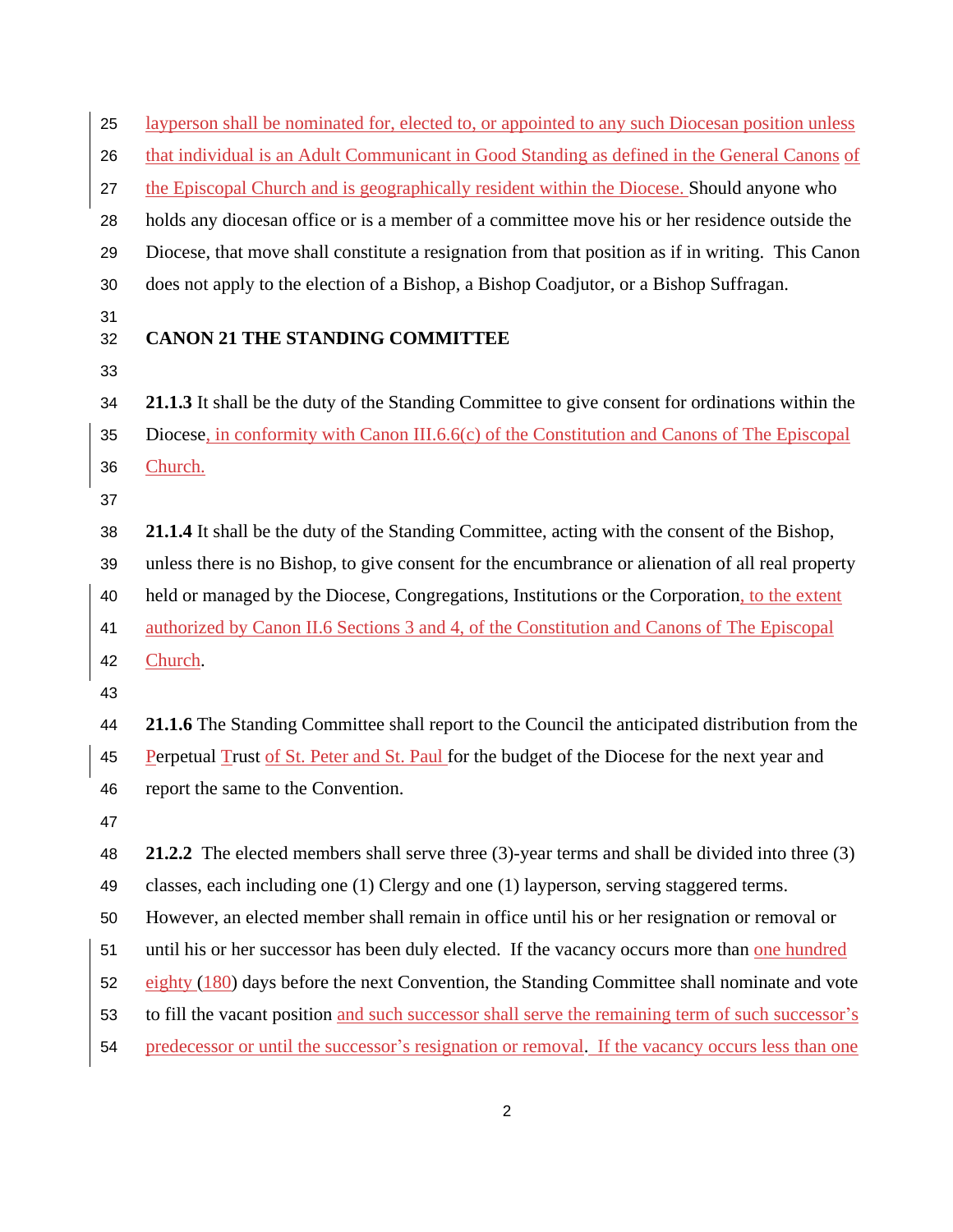| 55 | hundred eighty (180) days before the next Convention, then the successor's term will expire at         |  |
|----|--------------------------------------------------------------------------------------------------------|--|
| 56 | the next Convention.                                                                                   |  |
| 57 |                                                                                                        |  |
| 58 | Section 21.3 Eligibility.                                                                              |  |
| 59 |                                                                                                        |  |
| 60 | 21.3.1 No person who has entered the process leading to ordination by the issuance of                  |  |
| 61 | the canonical certificate (Title III, Canon 4, Section 4(d) of the General Canons) from the Vestry     |  |
| 62 | of the Congregation of which he or she is a Communicant shall be eligible to serve on the              |  |
| 63 | Standing Committee. Any member of the Standing Committee who enters the process leading                |  |
| 64 | to ordination shall resign, effective the date of the issuance of the canonical certificate.           |  |
| 65 |                                                                                                        |  |
| 66 | <b>CANON 23 COMMISSION ON MINISTRY</b>                                                                 |  |
| 67 | <b>Section 23.3 Eligibility.</b> No person who has entered the process leading to ordination by        |  |
| 68 | the issuance of the canonical certificate (Title III, Canon 4, Section 4(d) of the General Canons of   |  |
| 69 | The Episcopal Church) from the Vestry of the Congregation of which he or she is a Communicant          |  |
| 70 | shall be eligible for election to the Commission on Ministry. Any member of the Commission on          |  |
| 71 | Ministry who enters the process leading to ordination shall resign, effective the date of the issuance |  |
| 72 | of the canonical certificate.                                                                          |  |
| 73 |                                                                                                        |  |
| 74 | <b>CANON 25 NOMINATING COMMITTEE FOR ELECTION OF BISHOPS</b>                                           |  |
| 75 | Section 25.4 Responsibilities of the Standing Committee: In overseeing the process, the                |  |
| 76 | <b>Standing Committee shall:</b>                                                                       |  |
| 77 | 1. Give notice in all appropriate publications that the Diocese of Utah is entering into               |  |
| 78 | an Episcopate election process;                                                                        |  |
| 79 | Complete a survey of the state of the Diocese and provide the results thereof to the<br>2.             |  |
| 80 | Nominating Committee;                                                                                  |  |
| 81 | Establish the date for the election;<br>3.                                                             |  |
| 82 | Call for electors from the several congregations to convene for the election(s) of the<br>4.           |  |
| 83 | Nominating Committee at a time and place certain, then and there to act in                             |  |
| 84 | accordance with such election procedures as the Standing Committee shall prescribe;                    |  |
|    |                                                                                                        |  |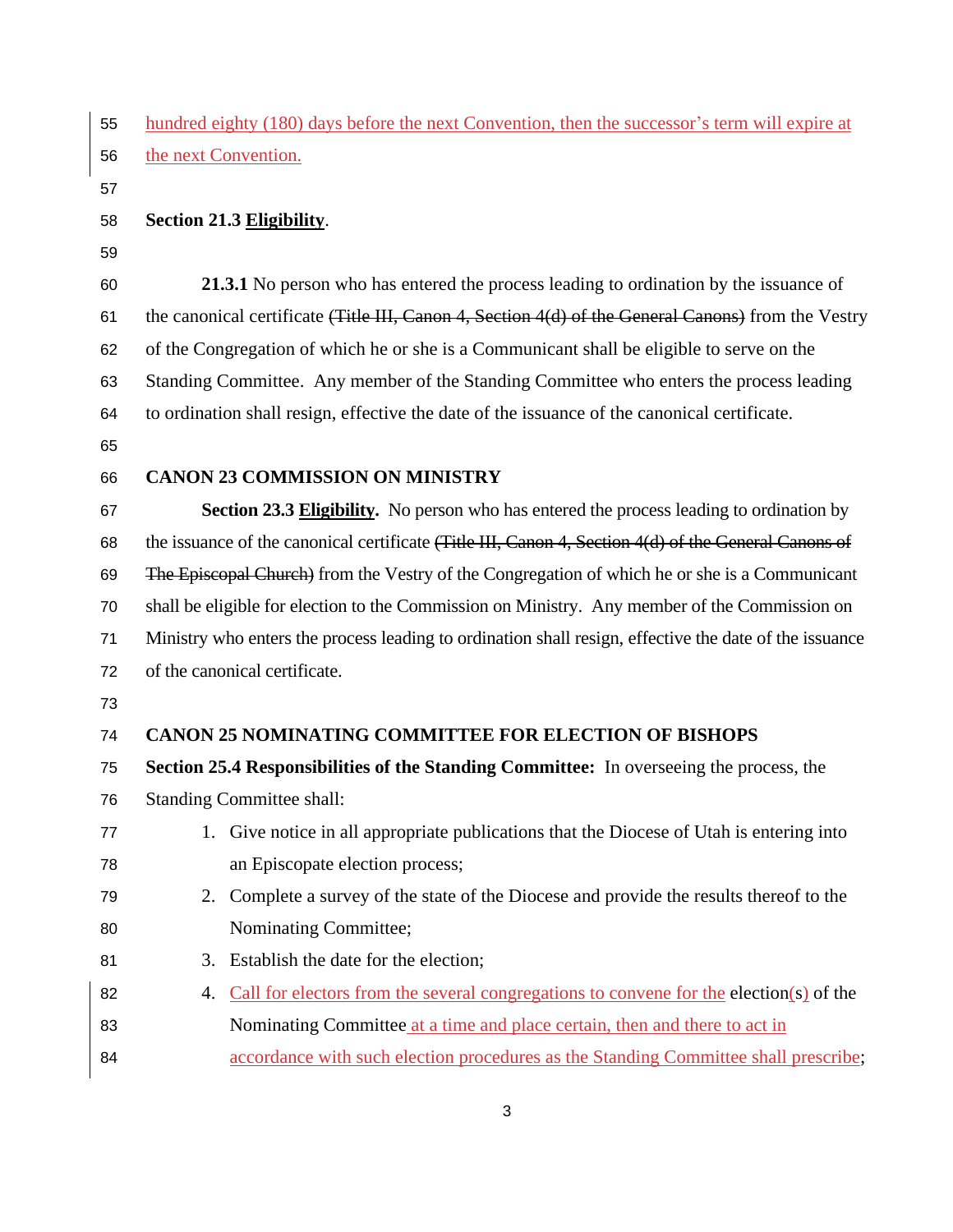| 85                | 5. Appoint the Transition Committee, and such other committees, consultants and                    |
|-------------------|----------------------------------------------------------------------------------------------------|
| 86                | chaplains for the process as it deems appropriate;                                                 |
| 87                | 6. Determine the means and procedures for receiving nominations with amendments                    |
| 88                | thereto as may be proposed by the Nominating Committee;                                            |
| 89                | 7. Review and approve the draft Diocesan Profile prepared by the Nominating                        |
| 90                | Committee;                                                                                         |
| 91                | 8. Receive slate of proposed final nominees from the Nominating Committee, and                     |
| 92                | provide for background checks on all such persons through the Office of the                        |
| 93                | Chancellor of the Diocese;                                                                         |
| 94                | 9. Collaborate with the Nominating Committee, the Transition Committee, Diocesan                   |
| 95                | Council and Diocesan staff leadership to provide appropriate financial means, staff                |
| 96                | support and facilities support for the process, electing convention, episcopal                     |
| 97                | transition, consecration and of the committees;                                                    |
| 98                | 10. Propose Rules of Order for the Electing Convention and oversee the election;                   |
| 99                | 11. Seek the necessary Episcopal and Standing Committee approvals and consents                     |
| 100               | required by the Constitution and Canons of The Episcopal Church following the                      |
| 101               | election;                                                                                          |
| 102               | 12. Provide for the Consecration in collaboration with the Office of the Presiding                 |
| 103               | Bishop; and                                                                                        |
| 104               | 13. Provide for the seating of the elected Bishop.                                                 |
| 105<br>106<br>107 | Section 31.2 Mission.                                                                              |
| 108               | <b>31.2.1</b> A Mission is a worshipping community consisting of five (5) or more individuals      |
| 109               | and capable of operation only with the assistance of Diocesan mission budget support. A            |
| 110               | Mission may be formed at the discretion of the Bishop acting with the advice and consent of the    |
| 111               | Standing Committee, and under such rules and guidelines as the Bishop may establish. An            |
| 112               | established Mission that becomes self-sustaining, in that it no longer receives financial support  |
| 113               | from the Diocese, shall remain a Mission of the Diocese until it has applied for union as a Parish |
| 114               | as set forth in Section 31.2.4.                                                                    |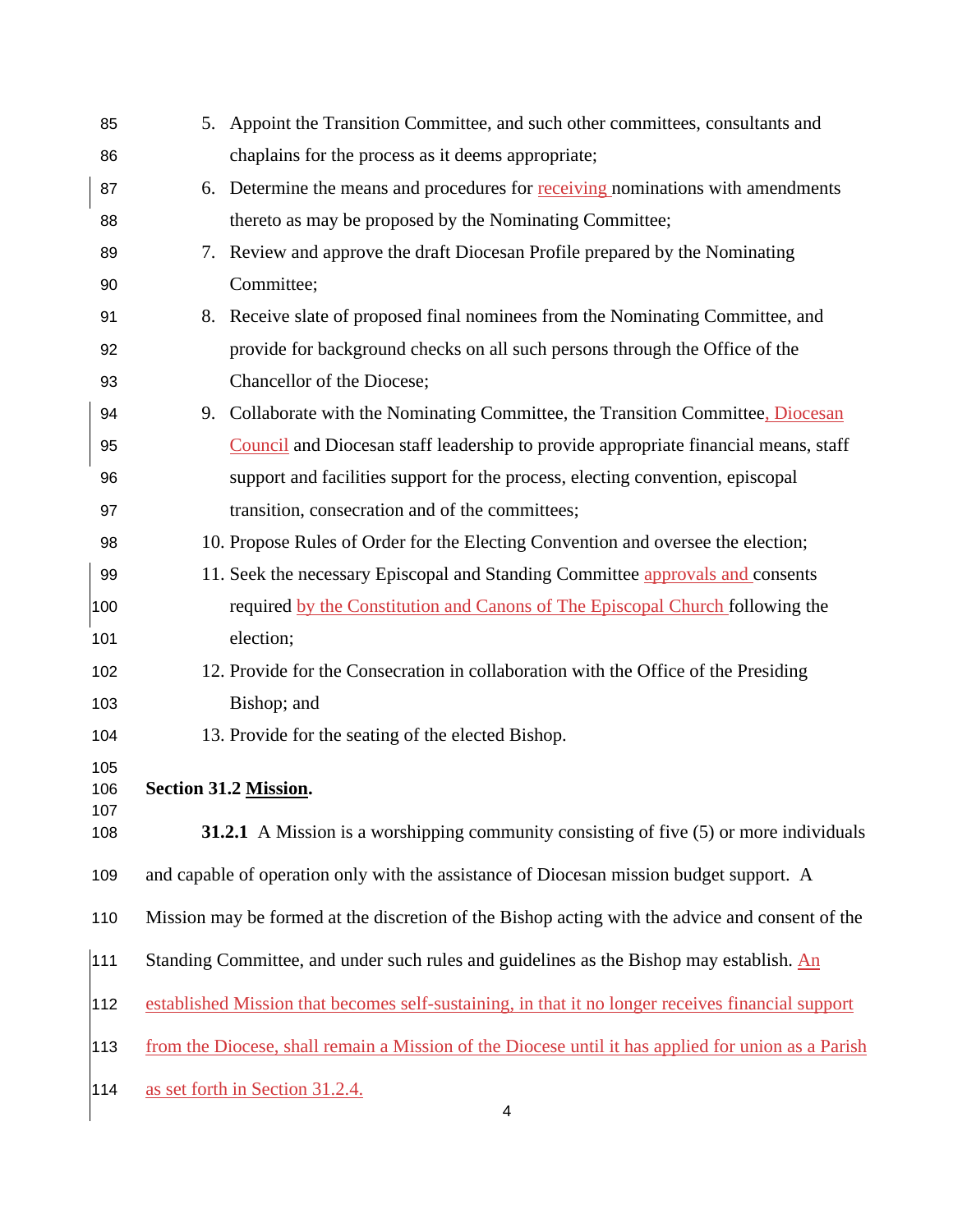- **31.2.4(d)** Satisfactory evidence that the congregation has been holding regular worship services 117 and contains at least twenty (20) adult Communicates Communicants in Good Standing.
- 31.2.5 Two or more Missions may be merged into one at the request of either the Bishop or the
- 120 Bishop's Committees of each Mission with consent of the Bishop. The Bishop shall decide
- whether to merge the Missions with the advice and consent of the Standing Committee. Prior to
- the merger, the existing Bishop's Committees of the established Missions shall meet together as
- one body to formulate bylaws and select a name for the proposed new Mission under such rules
- and guidelines as the Bishop may establish.
- 
- **31.3.1** A Parish is a worshipping community capable of maintaining its own church facility and
- programs from internal resources independent of financial support from the Diocese, and
- 128 supporting the stipend and benefits of at least a part-time Rector or Priest-in-Charge. Except that
- voluntary universal provision by the Diocese of clergy benefits is not considered financial
- support for the purposes of this section.
- 

#### **CANON 32 WARDENS AND OTHER OFFICERS**

**32.1.1(b)** The Bishop's Warden of a Mission shall be appointed from the membership of the

- Mission by the Priest-in-Charge, acting with the advice and consent of the Bishop, if
- there is one, otherwise by the ecclesiastical authority. The Bishop's Committee shall
- 136 elect from among its members a Junior Warden from its members unless otherwise
- **provided for by the Mission bylaws.**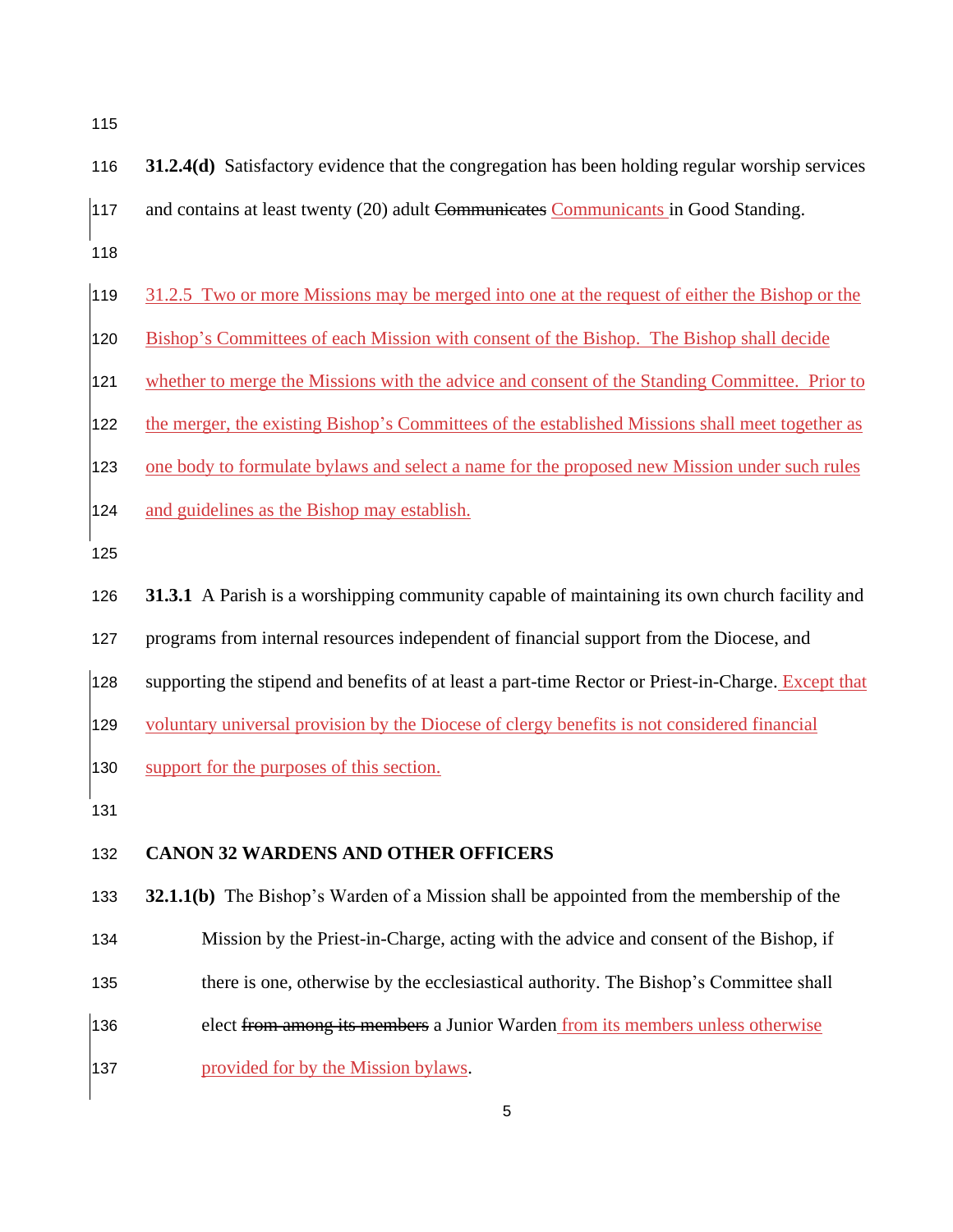| 139 | <b>CANON 51 ECCLESIASTICAL DISCIPLINE</b>                                                         |  |
|-----|---------------------------------------------------------------------------------------------------|--|
| 140 | 51.2.4 Election. The members of the Board shall be elected by the Convention. Each member         |  |
| 141 | shall be elected for a three (3)-year term; except, if a member is elected to fill a vacancy, the |  |
| 142 | term of such member shall be the unexpired term of the member being replaced. The term of         |  |
| 143 | the member shall commence on the first (1st) day of the year following election. The terms of     |  |
| 144 | office of the Board shall be staggered and arranged into three classes. A member may be re-       |  |
| 145 | elected to subsequent terms without limitation.                                                   |  |
| 146 |                                                                                                   |  |
| 147 | <b>APPENDIX 4.1</b>                                                                               |  |
| 148 | Ballots:<br>5.1                                                                                   |  |
| 149 | The initial ballot will be prepared to include the names of all individuals<br>a.                 |  |
| 150 | nominated in each category whose biographies and statements have been received                    |  |
| 151 | prior to Convention. A ballot may be either paper or in an electronic format as                   |  |
| 152 | determined prior to the start of the meeting.                                                     |  |
| 153 | The initial ballot will provide blank spaces for writing or typing in the names of<br>b.          |  |
| 154 | those whose names are placed in nomination who are nominated from the floor                       |  |
| 155 | pursuant to Rule 5.d prior to the first ballot. These names will appear printed on the            |  |
| 156 | second ballot when appropriate.                                                                   |  |
| 157 | 5.2<br>Balloting:                                                                                 |  |
| 158 | Ballots will be distributed to voting members of Convention by the tellers upon<br>a.             |  |
| 159 | instruction by the President unless electronic voting is to be used. If electronic                |  |
| 160 | voting is used, appropriate information shall be provided to the voting members to                |  |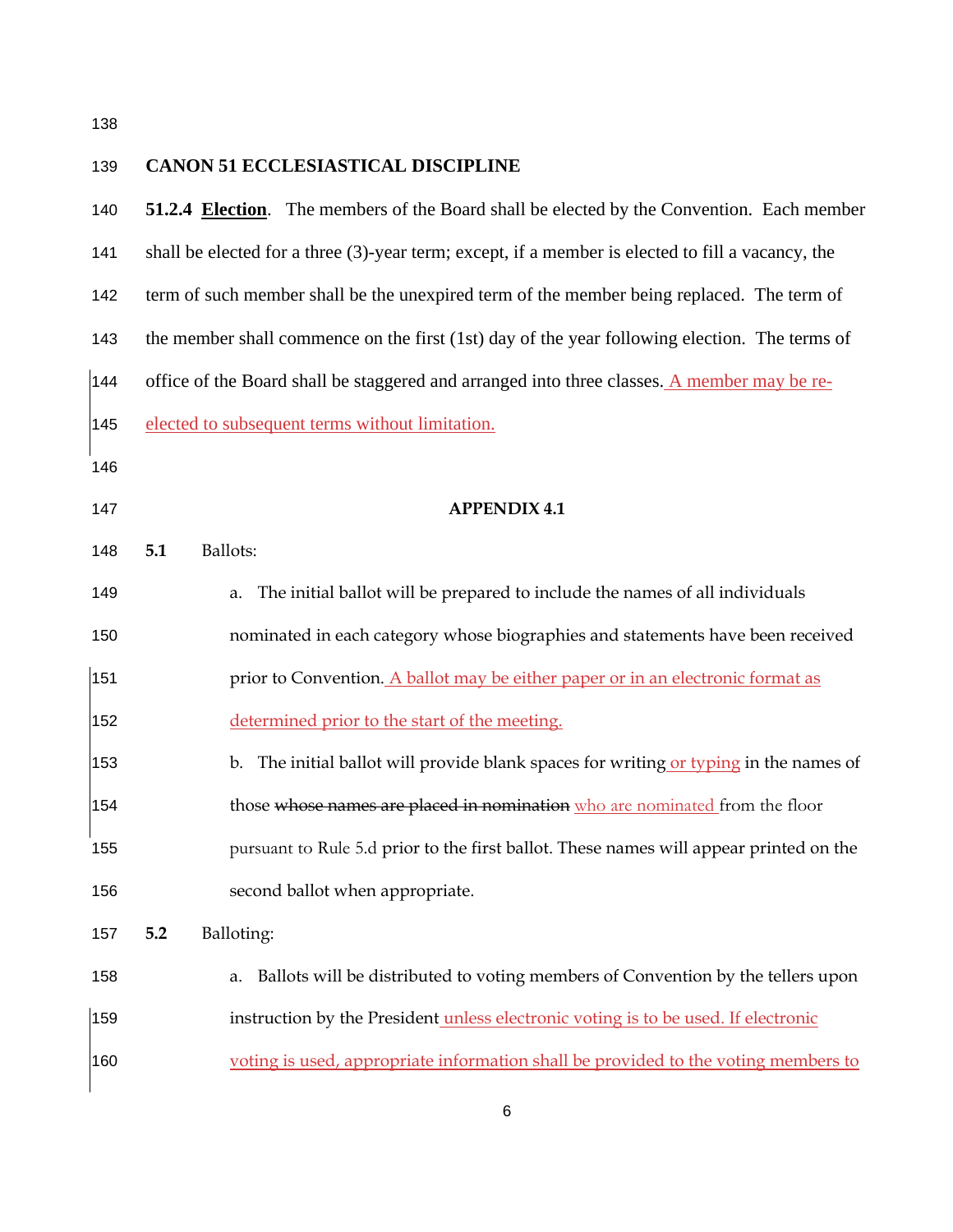| 161 | allow them adequate opportunity to cast a valid vote.                                                   |
|-----|---------------------------------------------------------------------------------------------------------|
| 162 | Completed ballots will be collected and counted by the tellers. In the case of<br>$\mathbf{b}$ .        |
| 163 | electronic voting, the tellers shall collect the data representing the vote and report it               |
| 164 | to the Chief Teller.                                                                                    |
| 165 | c. The Chief Teller shall promptly report the results of each ballot to the Secretary                   |
| 166 | Election:<br>5.3                                                                                        |
| 167 | The summary of all votes will be recorded on a fresh paper or electronic ballot by<br>e.                |
| 168 | the Chief Teller for the Secretary and presented to the President in the following                      |
| 169 | manner:                                                                                                 |
| 170 | <b>APPENDIX 31.1</b>                                                                                    |
| 171 | <b>REGIONS OF THE DIOCESE OF UTAH</b>                                                                   |
| 172 | <b>Southern Region</b>                                                                                  |
| 173 | Grace Church, St. George, Utah                                                                          |
| 174 | Spirit of the Desert, Ivins, Utah                                                                       |
| 175 | St. David's Church, Page, Arizona                                                                       |
| 176 | St. Jude's Church, Cedar City, Utah                                                                     |
| 177 |                                                                                                         |
| 178 | <b>APPENDIX 71.1</b>                                                                                    |
| 179 | Advisory Committee: A group of people appointed by the Bishop to coordinate the ministries              |
| 180 | of a Community of Faith. Remove entirely                                                                |
| 181 |                                                                                                         |
| 182 | <b>Canons (2):</b> Usually, the assisting clergy at a Cathedral whose title indicates that they live by |
| 183 | the rules (canons) of that church and of the Diocese.                                                   |
|     |                                                                                                         |